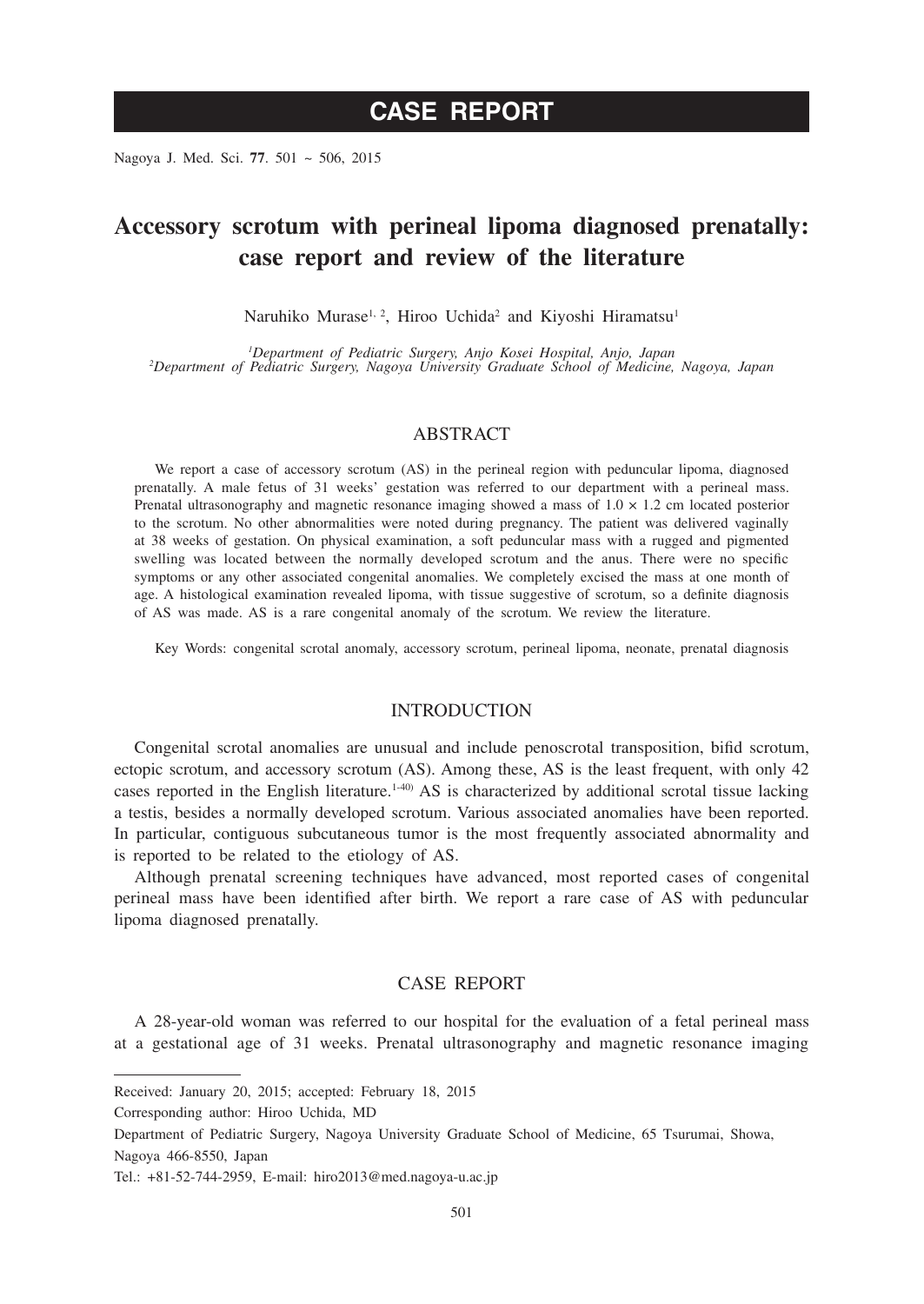(MRI) showed a mass of  $1.0 \times 1.2$  cm located posterior to the scrotum in a male fetus. (Fig. 1) The likely diagnosis was lipoma and the mass maintained a stable appearance until delivery. No other abnormalities were noted during the whole gestation. The male newborn was delivered vaginally at 38 weeks of gestation and his body weight was 2208 g. There were no specific symptoms after birth.

On physical examination, the soft peduncular mass, measuring 2.0 cm in diameter, was attached to a midperineal skin tag. There was also a rugged pigmented swelling on the mass, measuring 0.7 cm in diameter, which resembled the scrotum. (Fig. 2) The normal testes could be palpated in both the developed scrotal sacs. There were no additional abnormalities of the external genitalia. On MRI, the perineal mass showed high signal intensity on T1- and T2 weighted images and the signal intensity was suppressed on fat-suppressed T1-weighted images. MRI revealed no associated abnormalities of the intraabdominal organs, musculoskeletal system, or genitourinary system.

The preoperative diagnosis was AS with perineal lipoma, and we completely excised the mass under general anesthesia at one month of age. The postoperative course was uneventful, and the patient was discharged on the day after the operation. There was no recurrence or functional sequelae within a follow-up period of six months. A histological examination revealed that the peduncular mass consisted of mature adipose tissue. In this case, it was difficult to distinguish between lipoma and normal adipose tissue pathologically. However, our clinical diagnosis was lipoma because the peduncular mass was separated from normal perineal region by the skin tag. The rugged swelling on the peduncular mass showed smooth muscle fibers in the subcutaneous layer, which represented the tunica dartos. (Fig. 3) The swelling was definitively diagnosed as AS.



**Fig. 1** MRI at 31 weeks of gestation. Arrowheads indicate a  $1.0 \times 1.2$  cm mass located posterior to the scrotum.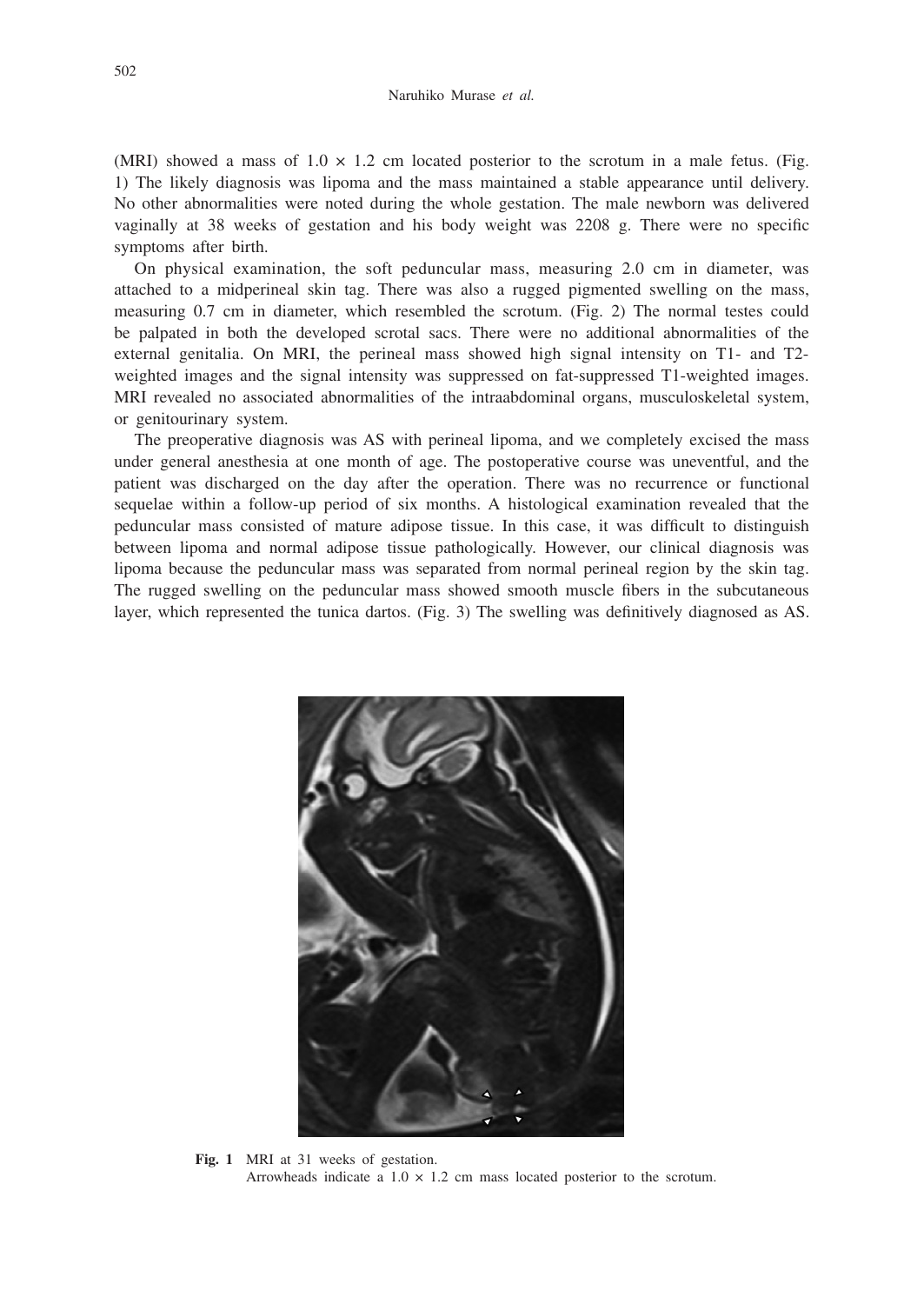

**Fig. 2** a. A soft peduncular mass with a rugged and pigmented swelling is located posterior to the normally developed scrotum.

#### b. Lateral view.

c. The mass is attached at the midperineum with a skin tag.



- **Fig. 3** Histological examination.
	- a. Macroscopic image
	- b. The peduncular mass consists of mature adipose tissue.
	- c. Smooth muscle fibers in the subcutaneous layer of the rugged swelling represent the tunica dartos.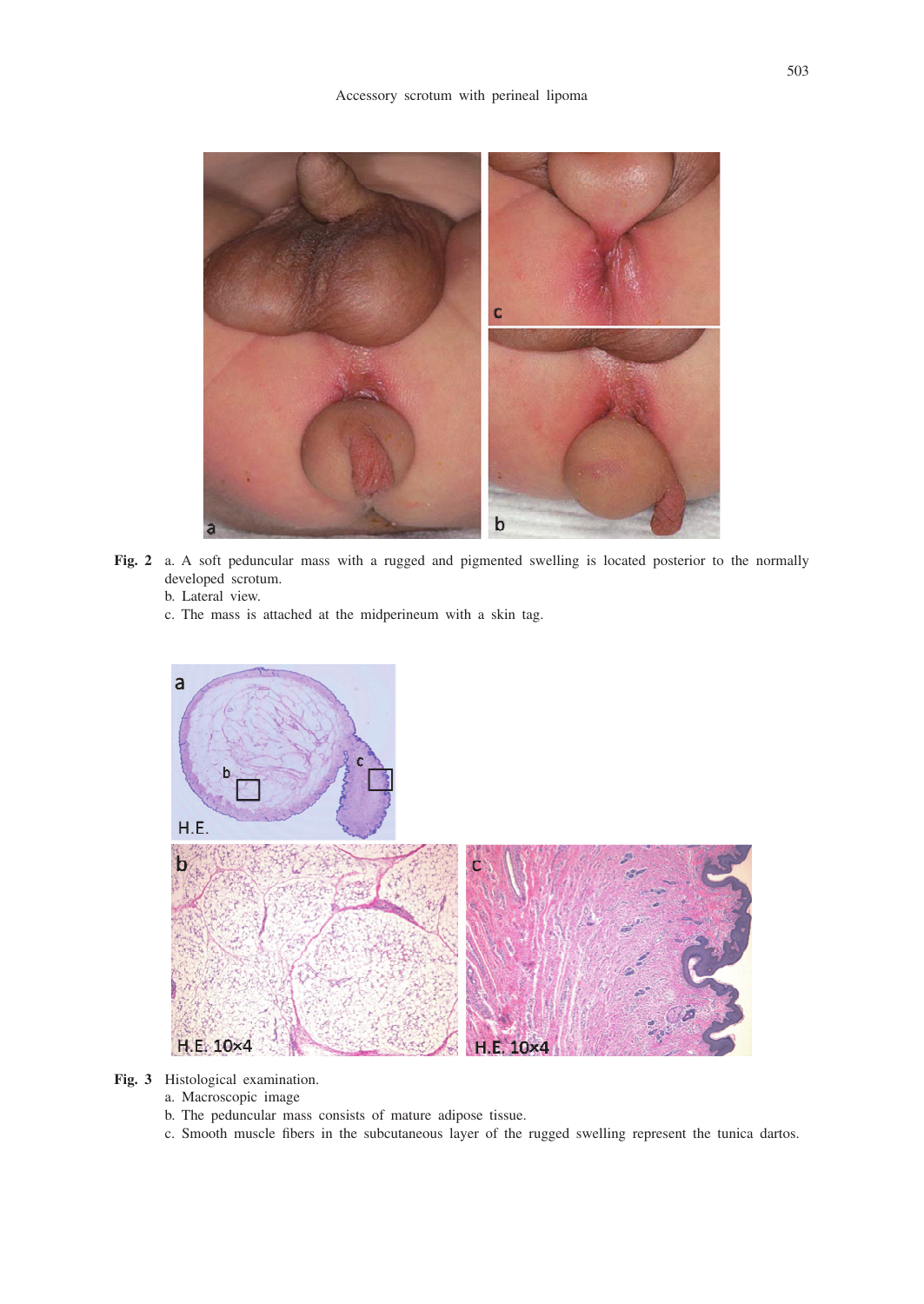#### DISCUSSION

The scrotum is formed by the fusion of the labioscrotal swellings. These swellings appear at four weeks of gestation and migrate to the caudal portion after 12 weeks of gestation. Abnormal migration or early division of the labioscrotal swellings is possibly related to the etiology of congenital scrotal anomalies.<sup>9)</sup> The least frequent congenital scrotal anomaly is  $AS<sub>1</sub><sup>25</sup>$  characterized by additional scrotal tissue without a testis, besides a normally developed scrotum. Forty-three cases have been reported, including ours. $1-40$  (Table)

Various anomalies associated with AS have been reported. In particular, contiguous subcutaneous tumor has a high incidence (72.5%) of association with AS. Histologically, one case of subcutaneous tumor was lipoblastoma, $13$  three cases were hamartoma, $1,12,21$  and the others were consistent with lipoma. (Table) It is assumed that the contiguous subcutaneous tumor is related to the etiology of AS. Sule hypothesized that AS develops when intervening mesenchymal tissue (i.e., the developing subcutaneous tumor) disrupts the continuity of the developing caudal labioscrotal swelling.<sup>26)</sup> However, the complete etiology of AS is not explained by this hypothesis because AS can occur with no contiguous tumor. Takayasu hypothesized that AS develops from the early division and teratoid growth of pluripotential labioscrotal tissue elements.<sup>39)</sup> Most ASs including ours were located in the perineal region. However, two cases associated with skeletal abnormalities were located in the pubic area,<sup>5, 10</sup> and one case was located on the distal penile shaft. $23$ 

Only three cases, including ours, have been detected prenatally. Our case was detected at a gestational age of 31 weeks, and the other two reported cases were detected at  $24$  weeks<sup>11)</sup> and 32 weeks<sup>8)</sup> of gestation. A congenital perineal mass is unusual in itself, and most reported cases have been diagnosed after birth. $41,42$  However, detection is possible with careful prenatal

| rapie<br>Characteristics of accessory scrotum |                            |
|-----------------------------------------------|----------------------------|
|                                               | $n = 43$ (1949–2014)       |
| Sex (male)                                    | 100\% (43/43)              |
| Age at operation<br>median (range)            | 9 months (4 days–46 years) |
| Prenatal diagnosis                            | $7.0\%$ (3/34)             |
| Associated anomalies                          |                            |
| Contiguous subcutaneous tumor                 | 72.5% (29/40)              |
| Hamartoma                                     | $10.3\%$ (3/29)            |
| Lipoblastoma                                  | $3.4\%$ (1/29)             |
| Anorectal malformation                        | 18.6% (8/43)               |
| Other scrotal anomalies                       | $16.3\%$ (7/43)            |
| <b>Hypospadias</b>                            | $9.3\%$ (4/43)             |
| Pseudodiphallia                               | $4.7\%$ (2/43)             |
| Skeletal abnormalities                        | $4.7\%$ (2/43)             |
| Renal dysplasia                               | $4.7\%$ (2/43)             |
| Spina bifida                                  | $4.7\%$ (2/43)             |
| Retrocerebellar arachnoid cyst                | $2.3\%$ (1/43)             |
| Vertebral abnormality                         | $2.3\%$ (1/43)             |

**Table** Characteristics of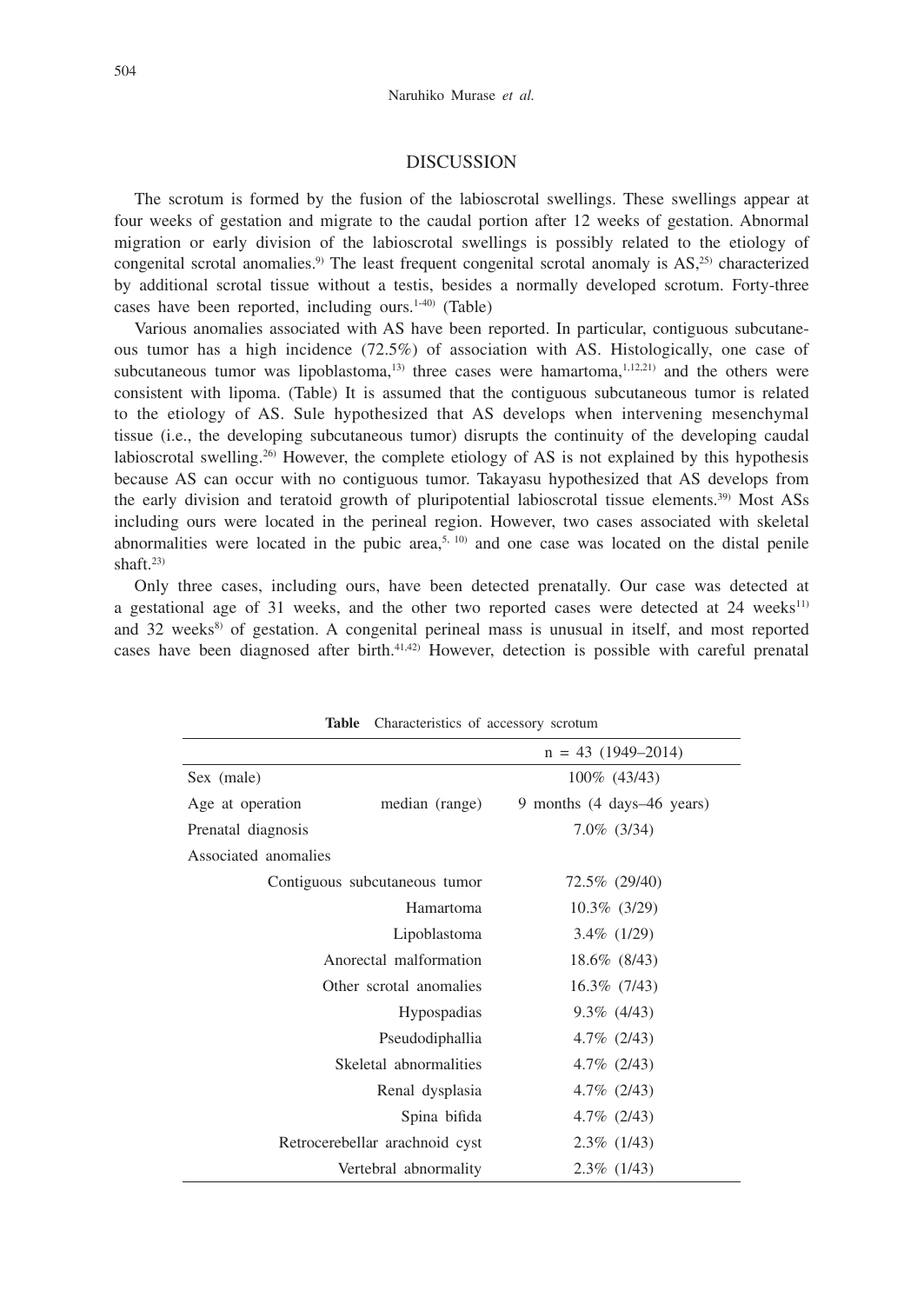screening. The differential diagnosis of a fetal perineal mass includes lipoma, lipoblastoma, infantile hemangioma, hamartoma, and choristoma.41) If a fetal perineal mass is detected during the antenatal period, it is important to look for any associated congenital anomalies.<sup>42)</sup>

The prognoses of surgically treated patients are good, and only one has died, from an associated anomaly before surgery.<sup>22)</sup> The reported ages at surgery range from four days to 46 years (median, nine months), and three adult cases are recorded in the literature. Our patient was operated upon in the neonatal period because the mass was considered to be excisable without complications and the associated subcutaneous tumor had a low probability of malignancy.<sup>13)</sup>

# **CONCLUSION**

We experienced a rare case of AS with peduncular lipoma. Although a fetal perineal mass is difficult to diagnose, it can be detected with careful prenatal screening. Many ASs are associated with contiguous subcutaneous tumors, which are assumed to be related to the etiology of AS.

# CONFLICT OF INTEREST

The authors declare that they have no conflicts of interest.

# **REFERENCES**

- 1) Lee JI, Jung HG. Perineal accessory scrotum with a lipomatous hamartoma in an adult male. J *Korean Surg Soc*, 2013; 85: 305–308.
- 2) Chatterjee S, Gajbhiye V, Nath S, Ghosh D, Chattopadhyay S, Das SK. Perineal accessory scrotum with congenital lipoma: a rare case report. *Case Rep Pediatr*, 2012; 757120.
- 3) Kumar PA, Arunachalam P, Kumar PN. Accessory scrotum in the perineum. *J Indian Assoc Pediatr Surg*, 2011; 16: 169–170.
- 4) Kavecan II, Jovanovic-Privrodski JD, Dobanovacki DS, Obrenovic MR. Accessory scrotum attached to a peduncular perineal lipoma. *Pediatr Dermatol*, 2012; 29: 522–524.
- 5) Gucev Z, Castori M, Tasic V, Popjordanova N, Hasani A. A patient with unilateral tibial aplasia and accessory scrotum: a pure coincidence or nonfortuitous association? *Case Rep Med*, 2010; 2010: 898636.
- 6) Soccorso G, Ninan GK. A case of perineal lipoma with accessory scrotum and pseudo-diphallia. *Eur J Pediatr Surg*, 2009; 19: 55–56.
- 7) Harada M, Udagawa A, Yoshimoto S, Ichinose M. A case of accessory scrotum with perineal lipoma. *J Plast Reconstr Aesthet Surg*, 2009; 62: 108–109.
- 8) Lee RH, Goodwin TM, Miller D, Songster GS. Accessory scrotum: prenatal sonographic features. *Ultrasound Obstet Gynecol*, 2007; 30: 118–119.
- 9) Park KH, Hong JH. Perineal lipoma in association with scrotal anomalies in children. *BJU Int*, 2006; 98: 409–412.
- 10) Kendirci M, Horasanli K, Miroglu C. Accessory scrotum with multiple skeletal abnormalities. *Int J Urol*, 2006; 13: 648–650.
- 11) Aboodi MM, Al-Jadeed HA. Accessory pseudophallus with accessory pseudoscrotum detected during antenatal sonographic scanning. *J Ultrasound Med*, 2005; 24: 1163–1166.
- 12) Ramzisham AR, Thambidorai CR. Perineal hamartoma with accessory scrotum, anorectal anomaly, and hypospadias—a rare association with embryological significance: case report. *Pediatr Surg Int*, 2005; 21: 478–481.
- 13) Ito M, Hashizume K, Kanamori Y. New phenotype of accessory scrotum with perineal lipoblastoma: coexistence of midperineal and lateral accessory scrotums. *Int J Urol*, 2004; 11: 125–127.
- 14) Ratan SK, Rattan KN, Sehgal T, Ratan J. Perineal accessory scrotum. *Indian J Pediatr*, 2003; 70: 679–680.
- 15) Göktas S, Aydur E, Yildirim I, Sümer F. Accessory scrotum attached to a perineal lipoma in an adult male. *Int J Urol*, 2003; 10: 501–503.